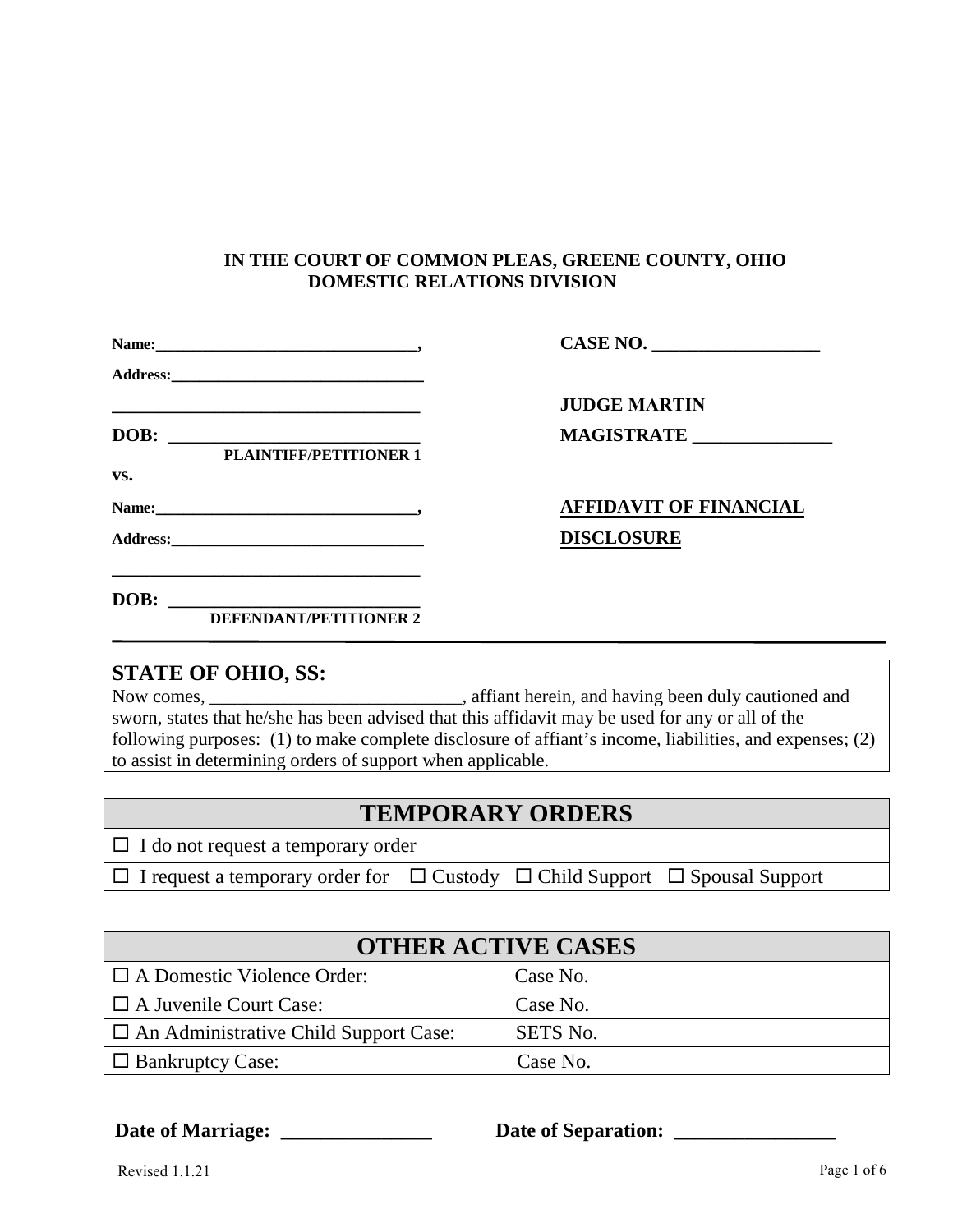| <b>PLAINTIFF/PETITIONER 1'S INCOME</b>                                            |                                        |               | Employed? $\square$ Yes $\square$ No |  |
|-----------------------------------------------------------------------------------|----------------------------------------|---------------|--------------------------------------|--|
| Employer's Name: _____                                                            |                                        |               |                                      |  |
|                                                                                   | A. GROSS YEARLY INCOME FROM EMPLOYMENT |               |                                      |  |
| <b>Base Yearly Wages</b>                                                          |                                        | \$            |                                      |  |
|                                                                                   | <b>B. OTHER YEARLY INCOME</b>          |               |                                      |  |
| Interest/Dividend Income                                                          |                                        | \$            |                                      |  |
| <b>Unemployment Compensation</b>                                                  |                                        | \$            |                                      |  |
| Worker's Compensation                                                             |                                        | \$            |                                      |  |
| Social Security or Other Disability Benefits                                      |                                        | \$            |                                      |  |
| Gross Self-Employment Income                                                      |                                        | $\mathcal{S}$ |                                      |  |
| <b>Ordinary &amp; Necessary Business Expenses</b>                                 |                                        | \$            |                                      |  |
| <b>Retirement in Pay Status</b>                                                   |                                        |               |                                      |  |
| C. OVERTIME, COMMISSION, AND BONUSES (Past 3 Year History; Year 3 is Most Recent) |                                        |               |                                      |  |
| Year $1, 20$                                                                      | Year $2, 20$                           |               | Year $3, 20$                         |  |
| \$                                                                                |                                        | \$            |                                      |  |
| <b>TOTAL YEARLY INCOME FROM ALL SOURCES</b>                                       |                                        |               |                                      |  |
| $(A + B + Average of C)$                                                          |                                        | \$            |                                      |  |

| <b>DEFENDANT/PETITIONER 2'S INCOME</b>                                            | Employed?                                   | $\Box$ Yes<br>$\Box$ No |              |  |
|-----------------------------------------------------------------------------------|---------------------------------------------|-------------------------|--------------|--|
| Employer's Name:                                                                  |                                             |                         |              |  |
|                                                                                   | A. GROSS YEARLY INCOME FROM EMPLOYMENT      |                         |              |  |
| <b>Base Yearly Wages</b>                                                          |                                             | \$                      |              |  |
|                                                                                   | <b>B. OTHER YEARLY INCOME</b>               |                         |              |  |
| Interest/Dividend Income                                                          |                                             | \$                      |              |  |
| <b>Unemployment Compensation</b>                                                  |                                             | \$                      |              |  |
| Worker's Compensation                                                             |                                             | \$                      |              |  |
| Social Security or Other Disability Benefits                                      |                                             | \$                      |              |  |
| Gross Self-Employment Income                                                      |                                             | $\mathcal{S}$           |              |  |
| <b>Ordinary &amp; Necessary Business Expenses</b>                                 |                                             | \$                      |              |  |
| <b>Retirement in Pay Status</b>                                                   |                                             | $\mathcal{S}$           |              |  |
| C. OVERTIME, COMMISSION, AND BONUSES (Past 3 Year History; Year 3 is Most Recent) |                                             |                         |              |  |
| Year $1, 20$                                                                      | Year $2, 20$                                |                         | Year 3, $20$ |  |
| \$                                                                                | $\mathcal{S}$                               | \$                      |              |  |
| $(A + B + Average of C)$                                                          | <b>TOTAL YEARLY INCOME FROM ALL SOURCES</b> | \$                      |              |  |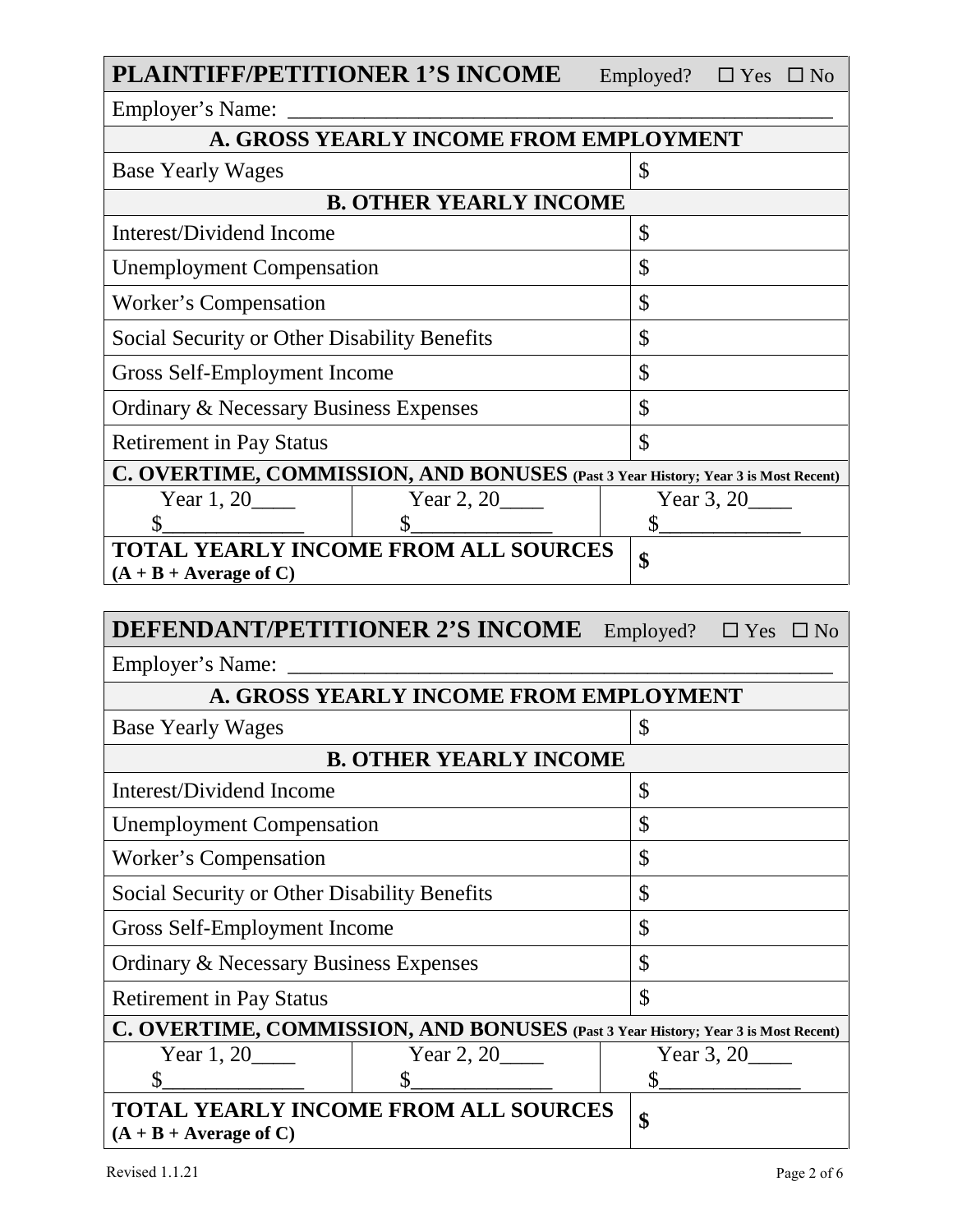| <b>OTHER ASSETS &amp; LUMP SUM INCOME</b>                                                             |  |  |
|-------------------------------------------------------------------------------------------------------|--|--|
| 1. Describe income sources listed in Section B (i.e. disability income, interests or dividend income, |  |  |
| rentals, annuities, etc.) Attach additional pages if needed.                                          |  |  |
| <b>Identifying Description:</b><br><b>Income or Benefits:</b>                                         |  |  |
|                                                                                                       |  |  |
|                                                                                                       |  |  |
|                                                                                                       |  |  |
|                                                                                                       |  |  |
|                                                                                                       |  |  |
|                                                                                                       |  |  |
|                                                                                                       |  |  |
|                                                                                                       |  |  |
|                                                                                                       |  |  |
|                                                                                                       |  |  |
|                                                                                                       |  |  |

2. List any lump sum income (bonus, gifts, inheritance, etc.) in excess of \$500, expected to be received within the next six (6) months, not otherwise listed in this affidavit. Attach additional pages if needed. **Source: Value: \$**

**Source: Value: \$**

3. List all funds on deposit in any and all accounts in any bank, savings & loan, credit union, regulated investment company, mutual fund or other financial institution. Account includes any of the following: checking, certificate of deposit ('CD'), investment, savings, retirement/pension accounts, IRA's, stock options, etc. Attach additional pages if needed.

| Name & Address of Institution | Last 4 Digits<br>of Account # | Name(s) on Account | <b>Balance</b> |
|-------------------------------|-------------------------------|--------------------|----------------|
|                               |                               |                    |                |
|                               |                               |                    |                |
|                               |                               |                    |                |
|                               |                               |                    |                |

| 4. Real Estate             |                 |                      |
|----------------------------|-----------------|----------------------|
| <b>Address of Property</b> | Name(s) on Deed | <b>Present Value</b> |
|                            |                 |                      |
|                            |                 |                      |
|                            |                 |                      |
|                            |                 |                      |
|                            |                 |                      |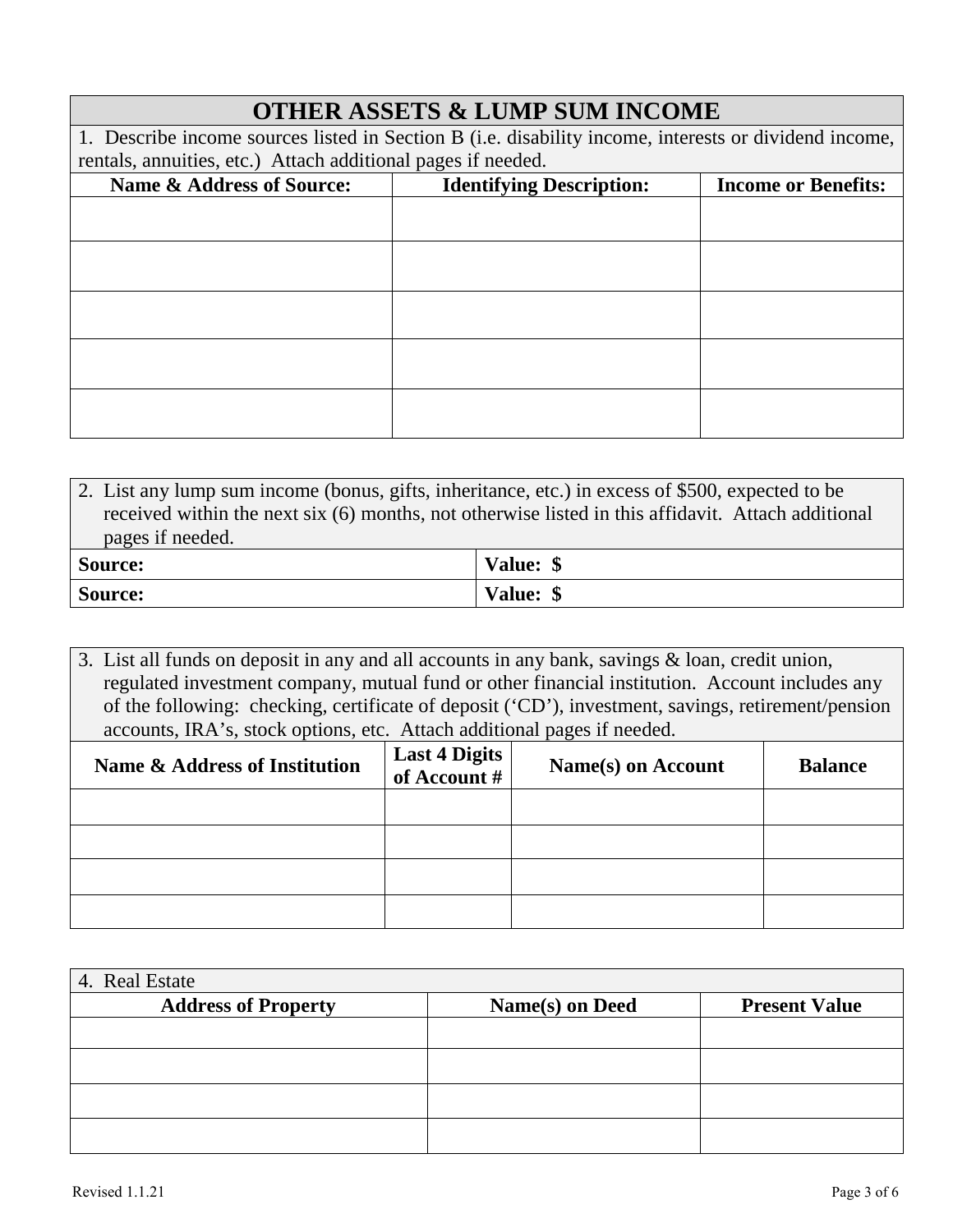| MINOR AND/OR DEPENDENT CHILDREN OF THIS MARRIAGE |              |                            |  |
|--------------------------------------------------|--------------|----------------------------|--|
| <b>Child's Name:</b>                             | Child's DOB: | <b>Child Resides With:</b> |  |
|                                                  |              |                            |  |
|                                                  |              |                            |  |
|                                                  |              |                            |  |
|                                                  |              |                            |  |
|                                                  |              |                            |  |

| <b>INFORMATION REGARDING CHILDREN NOT OF THIS MARRIAGE</b>                                     |                               |                               |  |
|------------------------------------------------------------------------------------------------|-------------------------------|-------------------------------|--|
|                                                                                                | <b>Plaintiff/Petitioner 1</b> | <b>Defendant/Petitioner 2</b> |  |
| Number of Other Biological or Adopted Minor<br>Children NOT of this marriage, NOT stepchildren |                               |                               |  |
| Spousal Support Paid to a Former Spouse                                                        |                               |                               |  |

## **CHILD CARE EXPENSES**

Does either party pay employment or school-related child care expenses for the minor child(ren) of this marriage?

| Plaintiff/Petitioner 1                         | $\Box$ Yes $\Box$ No \$ | $\Box$ Weekly $\Box$ Bi-Weekly $\Box$ Monthly $\Box$ Annually |
|------------------------------------------------|-------------------------|---------------------------------------------------------------|
| Defendant/Petitioner 2 $\Box$ Yes $\Box$ No \$ |                         | $\Box$ Weekly $\Box$ Bi-Weekly $\Box$ Monthly $\Box$ Annually |

## **HEALTH INSURANCE Group Health Insurance Available for Dependent Children**

| Are your children currently enrolled in a low-income, government-assisted<br>health care program (Medicaid/CareSource)? | $\Box$ Yes $\Box$ No                                |  |  |
|-------------------------------------------------------------------------------------------------------------------------|-----------------------------------------------------|--|--|
| Is either party enrolled in an individual (non-group or COBRA) health<br>insurance plan?                                | $\Box$ Plaintiff $\Box$ Defendant<br>$\Box$ Neither |  |  |
| If neither party is enrolled, is health insurance available through a group<br>(employer or other organization)?        | $\Box$ Yes $\Box$ No                                |  |  |
| Does the available insurer cover primary services within 30 miles of the<br>child's home?                               | $\Box$ Yes $\Box$ No                                |  |  |
| If a party is enrolled in a health insurance plan through a group or individual insurance plan:                         |                                                     |  |  |
| Name of Party Providing Health Insurance: _______                                                                       |                                                     |  |  |
| Employee Cost for Insurance: $\sum_{n=1}^{\infty}$ $\Box$ Weekly $\Box$ Bi-Weekly $\Box$ Monthly $\Box$ Annually        |                                                     |  |  |
| Type of Coverage: $\Box$ Medical $\Box$ Dental $\Box$ Vision $\Box$ Other                                               |                                                     |  |  |
| *If health insurance is provided, attach a copy of the front and back of the insurance card                             |                                                     |  |  |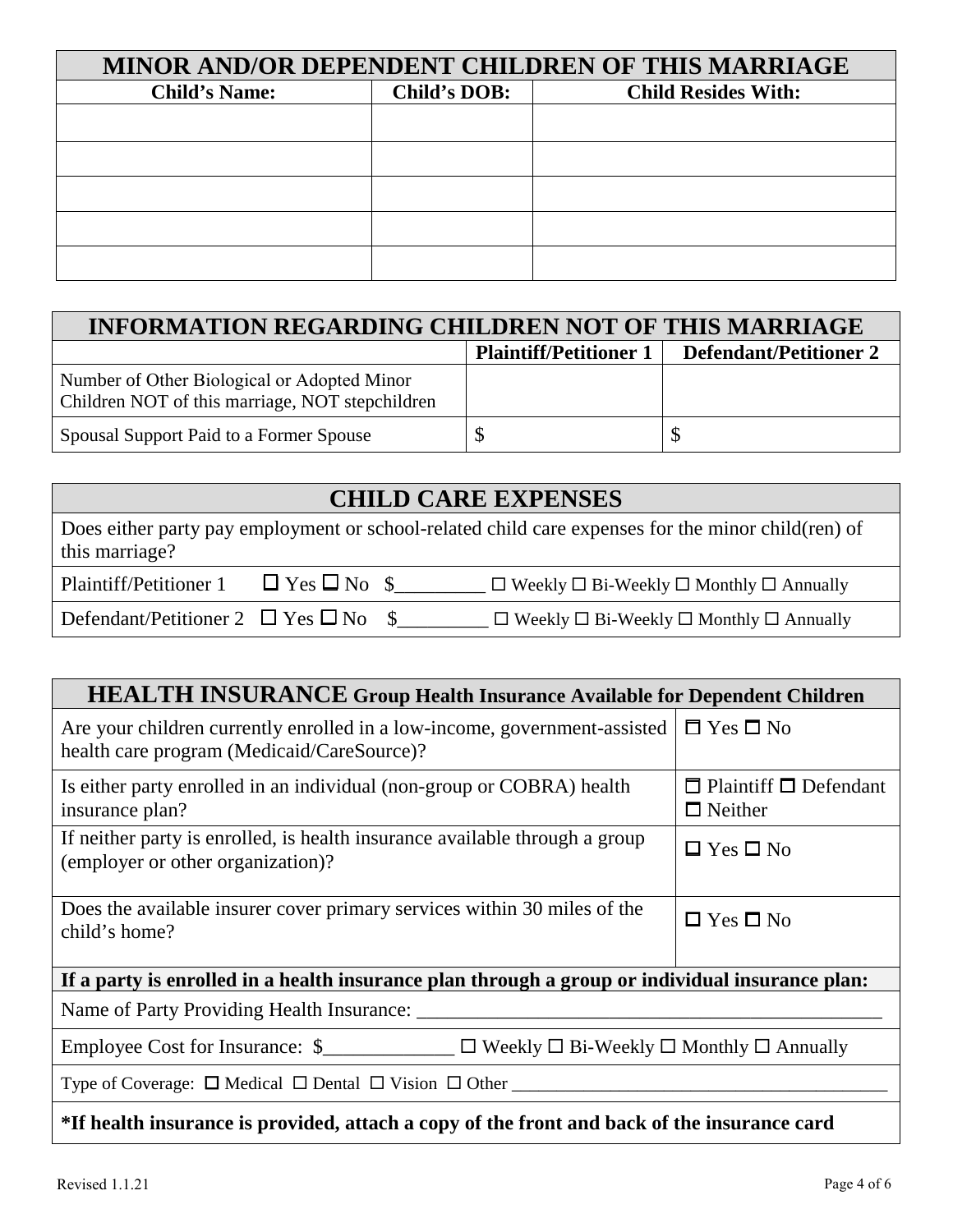|                                                                                                                                                                                                                                                                     | <b>AFFIANT'S MONTHLY EXPENSES</b>            |                           |                                                                                                                       |                      |  |
|---------------------------------------------------------------------------------------------------------------------------------------------------------------------------------------------------------------------------------------------------------------------|----------------------------------------------|---------------------------|-----------------------------------------------------------------------------------------------------------------------|----------------------|--|
| List your ACTUAL expenses for your present household. If you expect changes in your expenses<br>soon, attach a separate sheet with your ESTIMATED expenses. If you are living with your parents or<br>someone is helping you with your living expenses, provide the |                                              |                           |                                                                                                                       |                      |  |
|                                                                                                                                                                                                                                                                     |                                              |                           |                                                                                                                       |                      |  |
| <b>MONTHLY EXPENSES: HOUSING</b>                                                                                                                                                                                                                                    |                                              |                           |                                                                                                                       |                      |  |
| 1. Rent or Mortgage (including taxes and insurance)                                                                                                                                                                                                                 |                                              | $\mathcal{S}$             |                                                                                                                       |                      |  |
| 2. Utilities:                                                                                                                                                                                                                                                       |                                              |                           |                                                                                                                       |                      |  |
| \$<br>Gas & Electric (level billing or average per month)                                                                                                                                                                                                           |                                              |                           |                                                                                                                       |                      |  |
| Water & Sewer                                                                                                                                                                                                                                                       |                                              | \$                        |                                                                                                                       |                      |  |
| Cell Phone (# of Phones on Plan ______)                                                                                                                                                                                                                             |                                              | $\boldsymbol{\mathsf{S}}$ |                                                                                                                       |                      |  |
| $\boldsymbol{\mathsf{S}}$<br><b>Trash Collection</b>                                                                                                                                                                                                                |                                              |                           |                                                                                                                       |                      |  |
| $\boldsymbol{\mathsf{S}}$                                                                                                                                                                                                                                           |                                              |                           |                                                                                                                       |                      |  |
|                                                                                                                                                                                                                                                                     | <b>HOUSING TOTAL: \$</b>                     |                           | <u> 1980 - Jan Barbara Barbara, prima prima prima prima prima prima prima prima prima prima prima prima prima pri</u> |                      |  |
|                                                                                                                                                                                                                                                                     |                                              |                           |                                                                                                                       |                      |  |
| <b>MONTHLY EXPENSES: OTHER</b>                                                                                                                                                                                                                                      |                                              |                           |                                                                                                                       |                      |  |
| 1. Grocery (include food, laundry & cleaning products,<br>toiletries, etc.)                                                                                                                                                                                         |                                              | \$                        |                                                                                                                       |                      |  |
| 2. Gasoline & Oil                                                                                                                                                                                                                                                   |                                              | \$                        |                                                                                                                       |                      |  |
| 3. Car Repairs                                                                                                                                                                                                                                                      |                                              | \$                        |                                                                                                                       |                      |  |
| 4. Insurance (Life/Auto/Renter's)                                                                                                                                                                                                                                   |                                              | \$                        |                                                                                                                       |                      |  |
| 5. Medical (not covered by insurance)                                                                                                                                                                                                                               |                                              | \$                        |                                                                                                                       |                      |  |
| 6. Clothing                                                                                                                                                                                                                                                         |                                              | $\boldsymbol{\mathsf{S}}$ |                                                                                                                       |                      |  |
| 7. Internet/Cable/TV Subscription                                                                                                                                                                                                                                   |                                              | \$                        |                                                                                                                       |                      |  |
| $\mathcal{S}$                                                                                                                                                                                                                                                       |                                              |                           |                                                                                                                       |                      |  |
|                                                                                                                                                                                                                                                                     | <b>OTHER TOTAL: \$</b>                       |                           |                                                                                                                       |                      |  |
| <b>MONTHLY DEBT PAYMENTS (Do not list expenses previously listed in Section A. Attach</b><br>additional pages if needed.                                                                                                                                            |                                              |                           |                                                                                                                       |                      |  |
| To Whom Paid                                                                                                                                                                                                                                                        | Purpose/Security                             |                           | Monthly                                                                                                               | <b>Total Balance</b> |  |
| (Write the name(s) account is under)                                                                                                                                                                                                                                | (For car loans, write model & who drives it) |                           | Payment                                                                                                               | Due                  |  |
|                                                                                                                                                                                                                                                                     |                                              |                           | \$                                                                                                                    | \$                   |  |
|                                                                                                                                                                                                                                                                     |                                              |                           | \$                                                                                                                    | \$                   |  |
|                                                                                                                                                                                                                                                                     |                                              |                           | \$                                                                                                                    | \$                   |  |
|                                                                                                                                                                                                                                                                     | <b>MONTHLY DEBT PAYMENTS TOTAL: \$</b>       |                           |                                                                                                                       |                      |  |
| <b>GRAND TOTAL MONTHLY EXPENSES: \$</b>                                                                                                                                                                                                                             |                                              |                           |                                                                                                                       |                      |  |